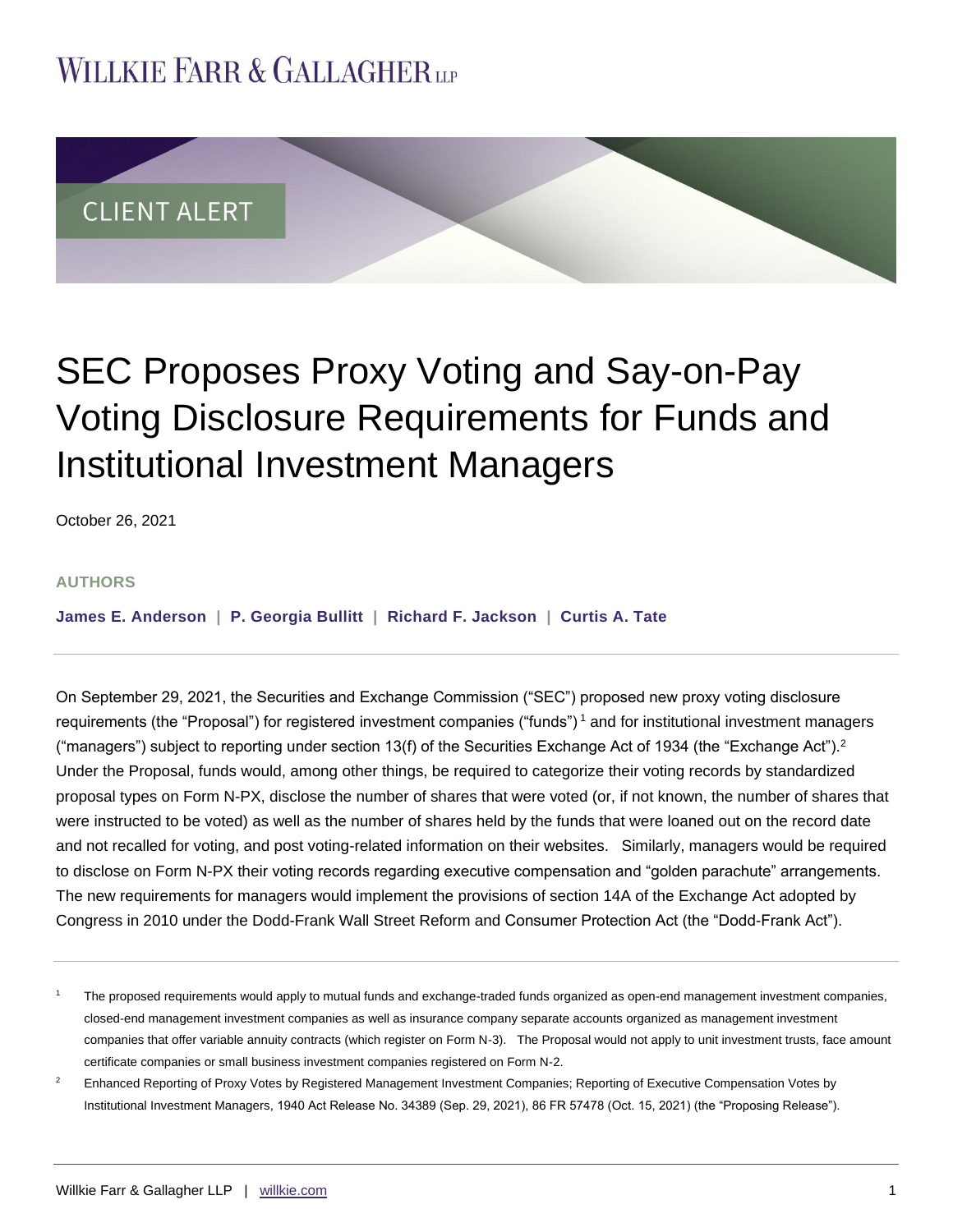The Proposal is the first proposed rule-making issued by the SEC under Chairman Gary Gensler and highlights the Chairman's focus on the shareholder proxy process as well as on completing outstanding implementation requirements under the Dodd-Frank Act.<sup>3</sup> The Commissioners voted 4-1 in favor of the Proposal, with Commissioner Hester Peirce dissenting.<sup>4</sup>

Comments on the Proposal are due December 14, 2021, which is 60 days after publication of the rule proposal in the Federal Register (available [here\)](https://www.govinfo.gov/content/pkg/FR-2021-10-15/pdf/2021-21549.pdf).

#### I. Background

The SEC adopted Form N-PX in 2003 to improve transparency and enable fund shareholders to monitor their funds' involvement in the governance activities of portfolio companies. Funds are currently required to file their proxy voting records on the Form annually. These reports are available to the public through the SEC's EDGAR system.<sup>5</sup> The SEC stated that while the reporting has increased transparency, investors find it difficult to use the reports in their current form. The SEC also noted that current reports may give an incomplete picture of a fund's voting practices because the reports do not highlight which of the fund's securities were not voted because securities were out on loan on the applicable record date. The Proposal would address perceived shortcomings in the current fund reporting regime on Form N-PX.

The Proposal also would address rule-making requirements under Exchange Act section 14A. Section 14A requires public companies to hold non-binding shareholder votes regarding approval of executive compensation and "golden parachute" compensation arrangements, known as "say-on-pay votes." Companies must seek shareholder votes relating to: (1) approval of the compensation of its named executive officers; (2) the frequency of such votes, with the option of

- <sup>3</sup> The SEC under Chairman Gensler also has re-opened the comment periods on the rules proposed in 2016 for the use of universal proxy cards in all non-exempt solicitations for contested director elections, and its 2015 proposal directing the national securities exchanges and national securities associations to establish listing standards that would require issuers to develop and implement a policy providing for the recovery of incentive-based compensation under certain circumstances and to disclose their policies, to implement another Dodd-Frank Act requirement. *See* SEC Reopens Comment Period for Listing Standards for Recovery of Erroneously Awarded Compensation, Securities Act Release No. 10998 (Oct. 14, 2021), available [here;](https://www.sec.gov/rules/proposed/2021/33-10998.pdf) and Reopening of Comment Period for Universal Proxy, Securities Act Release No. 91603 (Apr. 16, 2021), 86 FR 24364 (May 6, 2021), availabl[e here.](https://www.govinfo.gov/content/pkg/FR-2021-05-06/pdf/2021-08301.pdf)
- Notably, Commissioner Peirce issued a statement regarding the Proposal, stating that she supported the SEC's proposing rules to implement statutorily required "say-on-pay" voting disclosures, but that she is concerned that the current and proposed Form N-PX disclosure requirements benefit activists rather than investors. As a result, she asked for comment as to whether the SEC should propose the complete withdrawal of all non-statutorily mandated voting disclosures, allow for presumptive confidentiality of votes, and emphasize that the SEC takes no position as to whether or not funds should vote. *See* Commissioner Hester M. Peirce, "Statement on Enhanced Reporting of Proxy Votes by Registered Management Investment Companies; Reporting of Executive Compensation Votes by Institutional Investment Managers," Sept. 29. 2021, available [here.](https://www.sec.gov/news/public-statement/peirce-open-meeting-2021-09-29)
- <sup>5</sup> Proposing Release at 57478.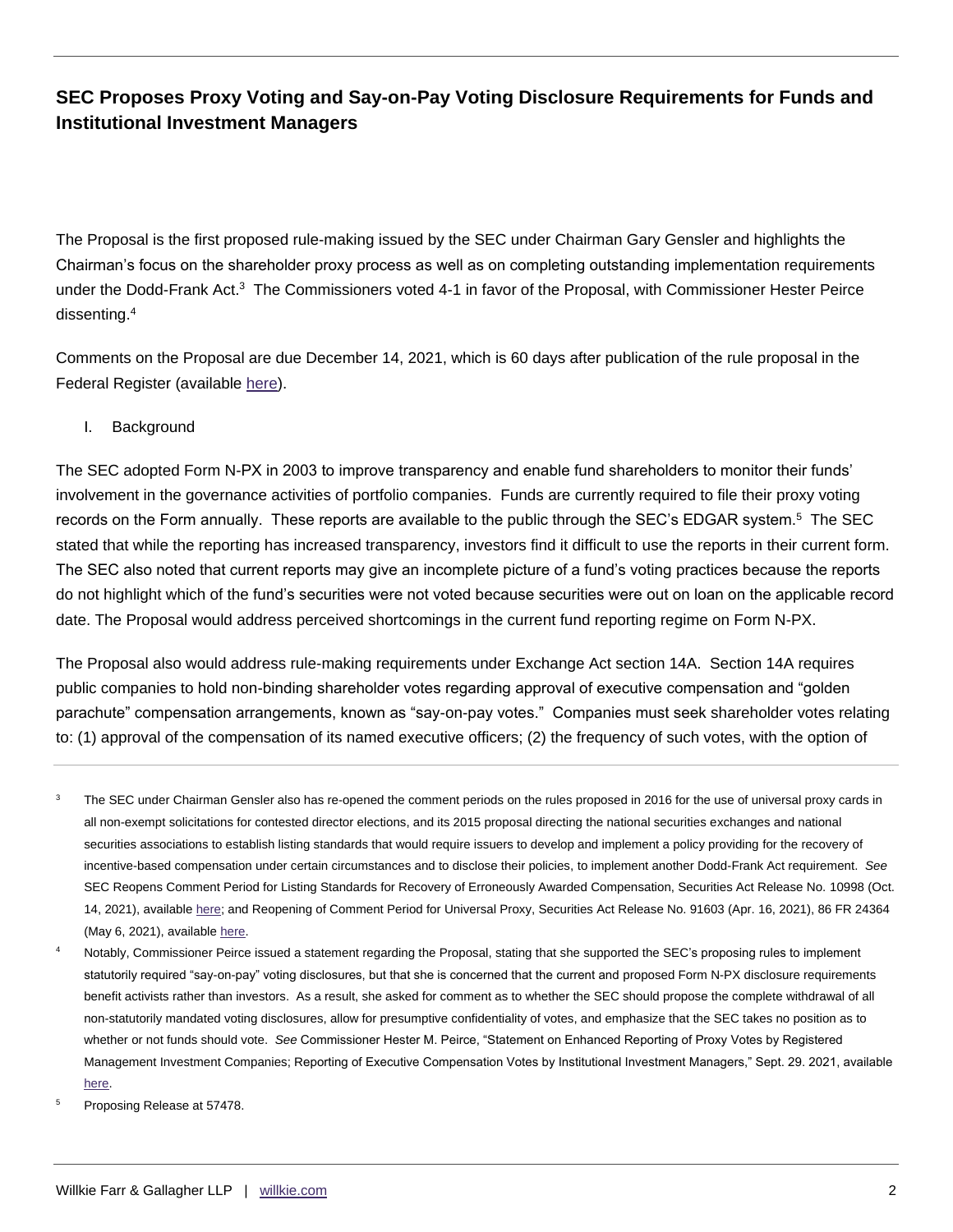every one, two, or three years; and (3) approval of "golden parachute" compensation in connection with a merger or acquisition. Section 14A(d) provides disclosure requirements for managers on "say-on-pay votes" that the SEC is directed to adopt rules to implement. <sup>6</sup> Although the SEC adopted rules in 2011 implementing the non-binding shareholder vote provisions of section  $14A$ ,<sup>7</sup> to date it has not adopted rules to implement the voting disclosure requirements set forth in Section 14A(d). The SEC proposed rules in 2010 to implement section 14A(d), but the proposed rules were never finalized. The current Proposal builds on the 2010 proposal and addresses comments received in response to that proposal.

- II. Discussion
- A. Funds' Reporting Obligations
- 1. Changes to Form N-PX

The SEC proposed changes to Form N-PX to make the report more useful to investors. Most significant among the proposed changes is a requirement that matters on which the reporting person voted be reported under specified standardized categories and sub-categories and be reported in a designated order on the Form. The Proposing Release suggested a broad range of categories of matters to which votes attach including: board of directors, environmental or climate related, human rights or human capital, corporate governance, extraordinary transactions, compensation, political activities and shareholder rights. A reporting person would be required to reflect the person's voting record under each of the applicable categories in the required order. The purpose of requiring listing of the voting record under each applicable standardized category and designated order is to allow investors to follow voting on matters that are important to them and to facilitate comparison of voting by different funds (or managers, who, as discussed below, would also become subject to reporting on Form N-PX).<sup>8</sup> In relation to the desire to provide greater transparency to proxy voting, the SEC noted that investors have increased their focus on how funds vote on environmental, social, and governance-oriented matters (i.e., ESG matters).<sup>9</sup>

Another important proposed change to the Form requirements is one that would require funds (and other reporting persons) to indicate the number of shares voted (or instructed to be cast) and the number of shares loaned and not

- Proposing Release at 57487.
- 9 *Id.* at 57479.

<sup>&</sup>lt;sup>6</sup> Section 14A(d) provides: Every institutional investment manager subject to section 78m(f) of this title shall report at least annually how it voted on any shareholder vote pursuant to subsections (a) and (b), unless such vote is otherwise required to be reported publicly by rule or regulation of the [SEC].

<sup>7</sup> Shareholder Approval of Executive Compensation and Golden Parachute Compensation, SEC Rel. Nos. 33-9178; 34-63768 (Jan. 25, 2011), 76 FR 6010 (Feb. 2, 2011), availabl[e here.](https://www.sec.gov/rules/final/2011/33-9178fr.pdf)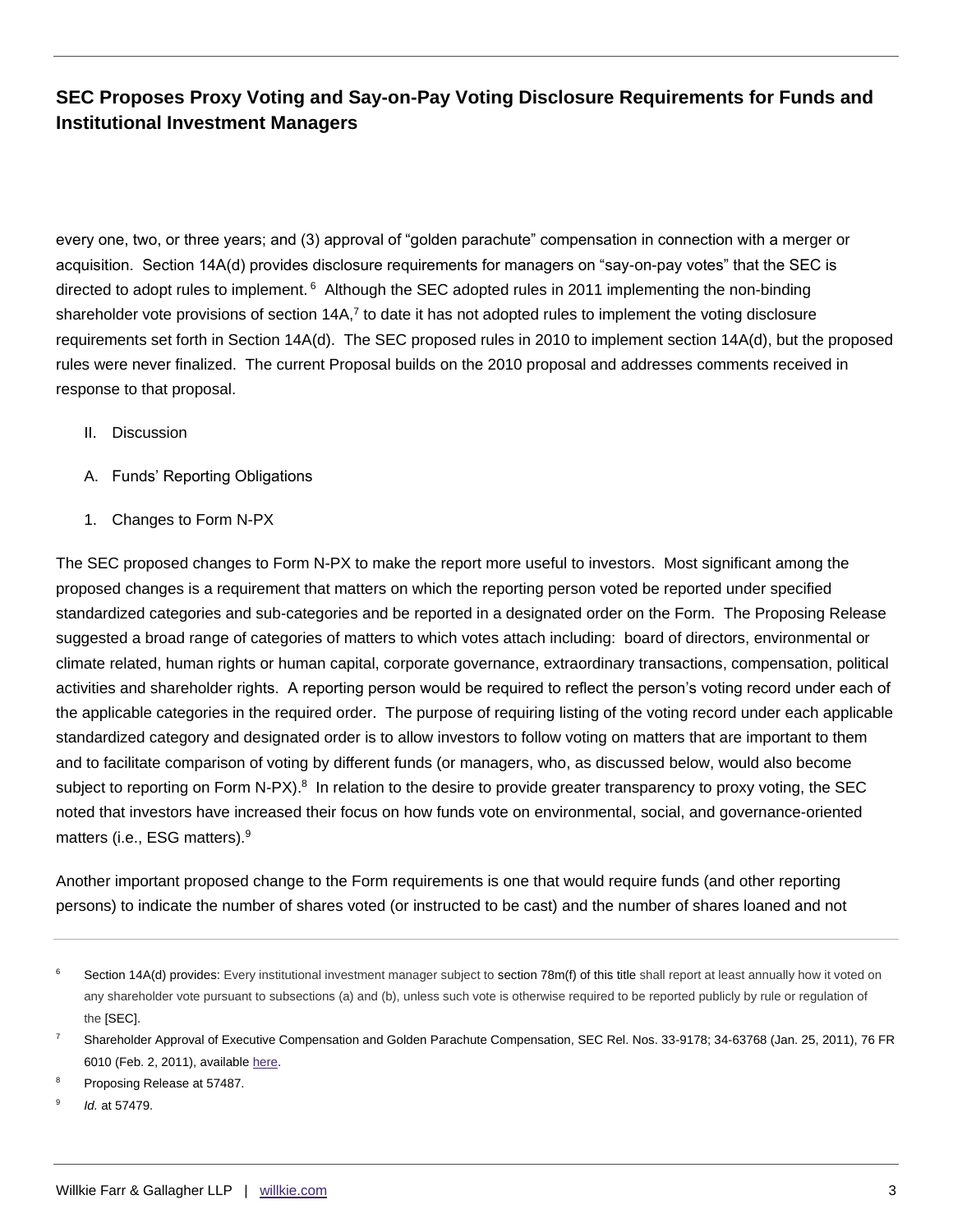recalled for voting.<sup>10</sup> The intent of this proposed amendment is to reflect the effect of a fund's securities lending activities on its proxy voting and to provide context to the information provided about revenue from securities lending.<sup>11</sup> The fund (or other reporting person) would be able to rely on its own records to determine the number of shares voted or instructed to be cast without seeking confirmation of this number.

The proposed changes to Form N-PX also include the following:

- Proxy voting matters would be required to be described using the same language as used in the issuer's form of proxy, and each voting matter would be required to be listed in the same order as presented in an issuer's form of proxy.
- A fund that offers multiple series of shares would be required to organize its Form N-PX report so that it would provide its disclosures (including voting record) separately by series. It would also be required to list each series on the summary report.
- A new section on the cover page of Form N-PX would identify amendments to a previously filed report.
- Form N-PX would permit optional disclosure of additional information, either at the end of the cover page or, if it relates to a particular vote, following the required disclosure regarding that vote.
- Form N-PX would require funds (but not managers) to indicate whether matters proposed by security holders were proposals or counterproposals.
- Form N-PX would require a reporting person to indicate whether each vote was for or against management's recommendation.
- Reporting persons would be required to file Form N-PX reports in a custom XML language. The SEC indicated that this formatting should make it easier for reporting persons to prepare the filing and more useful to persons reading the report.<sup>12</sup>

<sup>11</sup> *Id.* at 57480.

<sup>&</sup>lt;sup>10</sup> Funds currently are required to file their proxy voting records annually on Form N-PX for each matter relating to a portfolio security considered at any shareholder meeting held during the reporting period on which the fund was entitled to vote.

<sup>&</sup>lt;sup>12</sup> *Id.* at 57495. Reports are currently filed in HTML or ASCII.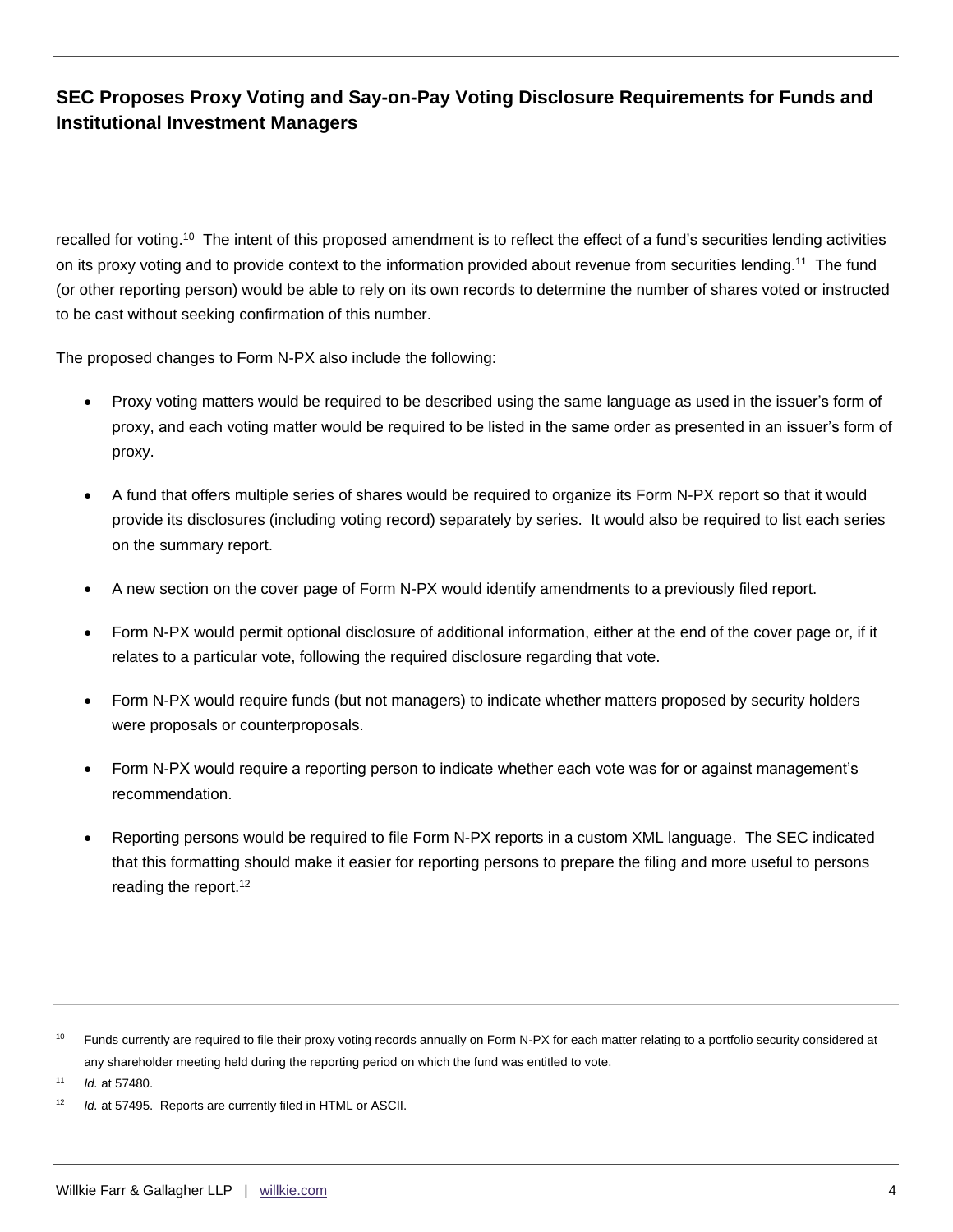#### 2. Website Reporting

A fund would be required to post its voting record reflected in the fund's most recently filed report on Form N-PX on its website in a readable format as soon as reasonably practicable after filing. A fund would also be required to provide the information upon request and provide an email address that an investor could use to obtain the fund's voting record.<sup>13</sup> Proposed amendments to Forms N-1A, N-2 and N-3 would require a fund to disclose that its proxy voting record is publicly available on or through its website, available on request, free of charge and in "human-readable" form.

- B. Managers' Reporting Obligations.
- 1. Scope

Under the Proposal, managers would become subject to reporting on Form N-PX regarding say-on-pay votes. In addition, like funds, managers would be required to report on their voting record whenever they have the ability to vote the security or direct the voting of the security. Managers would be deemed to have the ability to vote a security that was out on loan on the applicable record date but could have been recalled.<sup>14</sup>

Proposed Rule 14Ad-1 under the Exchange Act would require each person that is a manager to file Form N-PX to disclose how it voted proxies relating to say-on-pay matters.<sup>15</sup> The Proposal would require managers to report votes required by section 14A of the Exchange Act on the approval of executive compensation, the frequency of such executive compensation approval votes, and the approval of executive compensation that relates to an acquisition, merger, consolidation, or proposed sale or other disposition of all or substantially all of an issuer's assets.<sup>16</sup> Although supported by some commenters on the 2010 proposal, the SEC is not proposing a *de minimis* exception or proposing to limit the report to securities that have previously been disclosed on a manager's Form 13F.<sup>17</sup>

Under the Proposal, exercise of voting power would be defined as the actual use of voting power to influence a voting decision, including the ability to influence how a third party votes a security. However, a manager would not be required to report a vote on say-on-pay matters if its voting decisions are dictated by the client and the manager does not exercise any judgment in determining how to apply a client's voting policies or otherwise influence the client's voting decision.

<sup>13</sup> Inclusion of an email address is already required by Form N-2.

- <sup>14</sup> *Id*. at 57483.
- <sup>15</sup> *Id.* at 57480.
- <sup>16</sup> *Id.* at 57482.
- <sup>17</sup> *Id*. at 57484.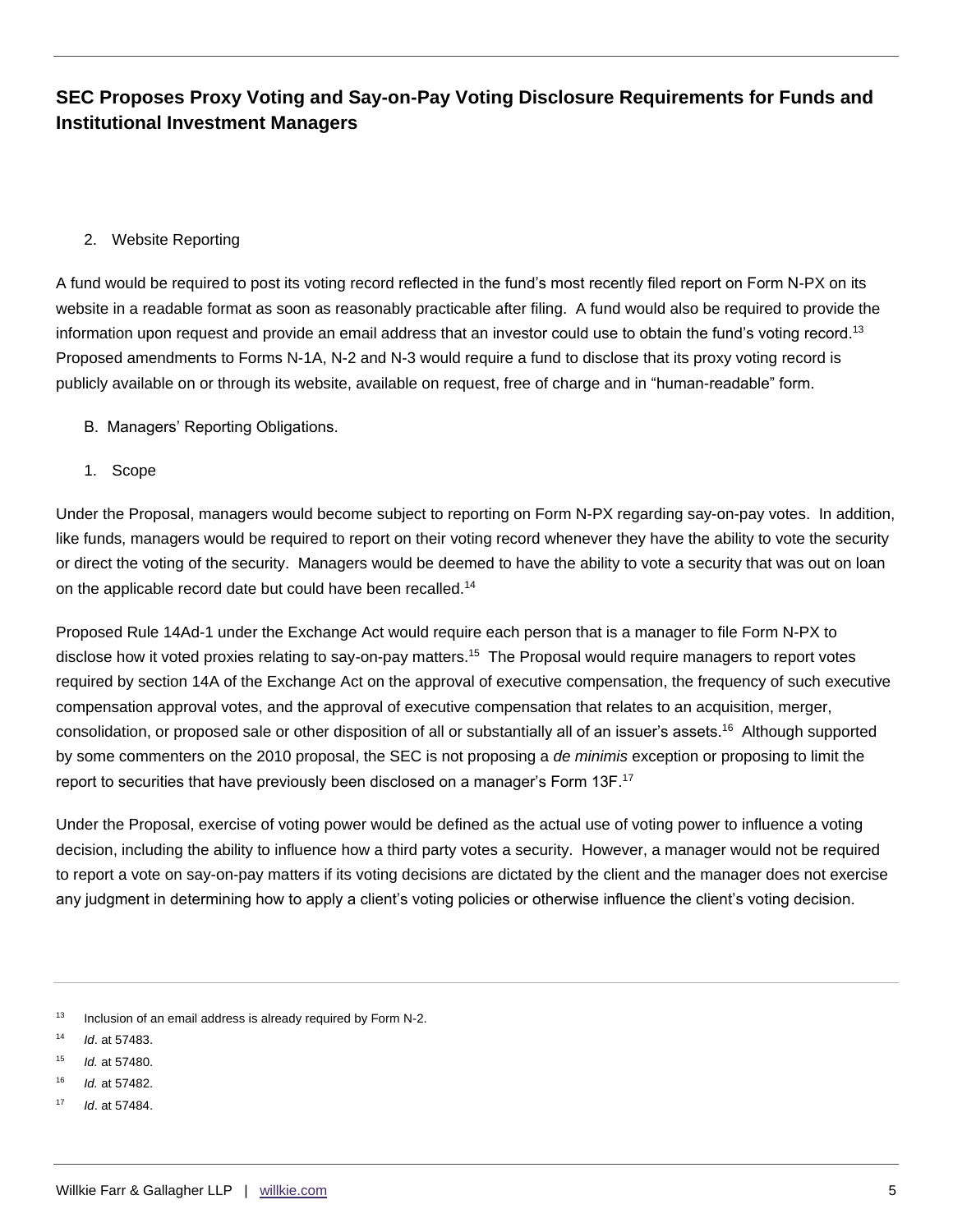Similarly, a manager would not be required to report a vote if the client or lending agent determines whether to recall a loaned security without any involvement of the manager in the decision.<sup>18</sup>

In the case where a manager does not exercise voting power over any say-on-pay votes during a reporting period, the manager would still need to file Form N-PX and indicate that it had not exercised voting power over any say-on-pay votes during the reporting period.<sup>19</sup>

#### 2. Joint Reporting

The Proposing Release notes that multiple parties can have voting power over the same securities and that a manager could exercise voting power even if it is not the sole decision maker.<sup>20</sup> Proposed amendments to Form N-PX would permit joint reporting by managers of say-on-pay votes in a manner similar to how joint reporting is disclosed on Form 13F. Thus, to avoid duplicative reporting, a single manager may report say-on-pay votes in cases where multiple managers exercise voting power over a security. However, the managers could also choose to report separately.<sup>21</sup> Form N-PX would be amended to accommodate joint reporting, if elected.

Another proposed amendment would permit a fund to report its say-on-pay votes on behalf of a manager that exercises voting power over some or all of the fund's securities. If a manager's say-on-pay votes are reported by one or more funds over whose securities the manager exercises voting power or by one or more other managers, the non-reporting manager would be required to file a Form N-PX report that identifies each manager and fund reporting on its behalf.<sup>22</sup>

Affiliates would also be permitted to file joint reports even if they do not exercise voting power over the same securities, which would allow affiliated managers to report their votes at the holding company level.

In all cases, joint reporting would be optional. The reporting manager would identify the other manager(s) on whose behalf it is reporting and the securities over which each of the non-reporting managers exercises voting power. The other managers would file Form N-PX and identify the manager(s) or fund(s) that reported on their behalf.<sup>23</sup>

<sup>18</sup> *Id*. at 57483.

<sup>19</sup> *Id*. at 57485.

- <sup>20</sup> *Id.* at 57482.
- <sup>21</sup> *Id.* at 57492.
- <sup>22</sup> *Id*. at 57492.
- <sup>23</sup> *Id*. at 57493.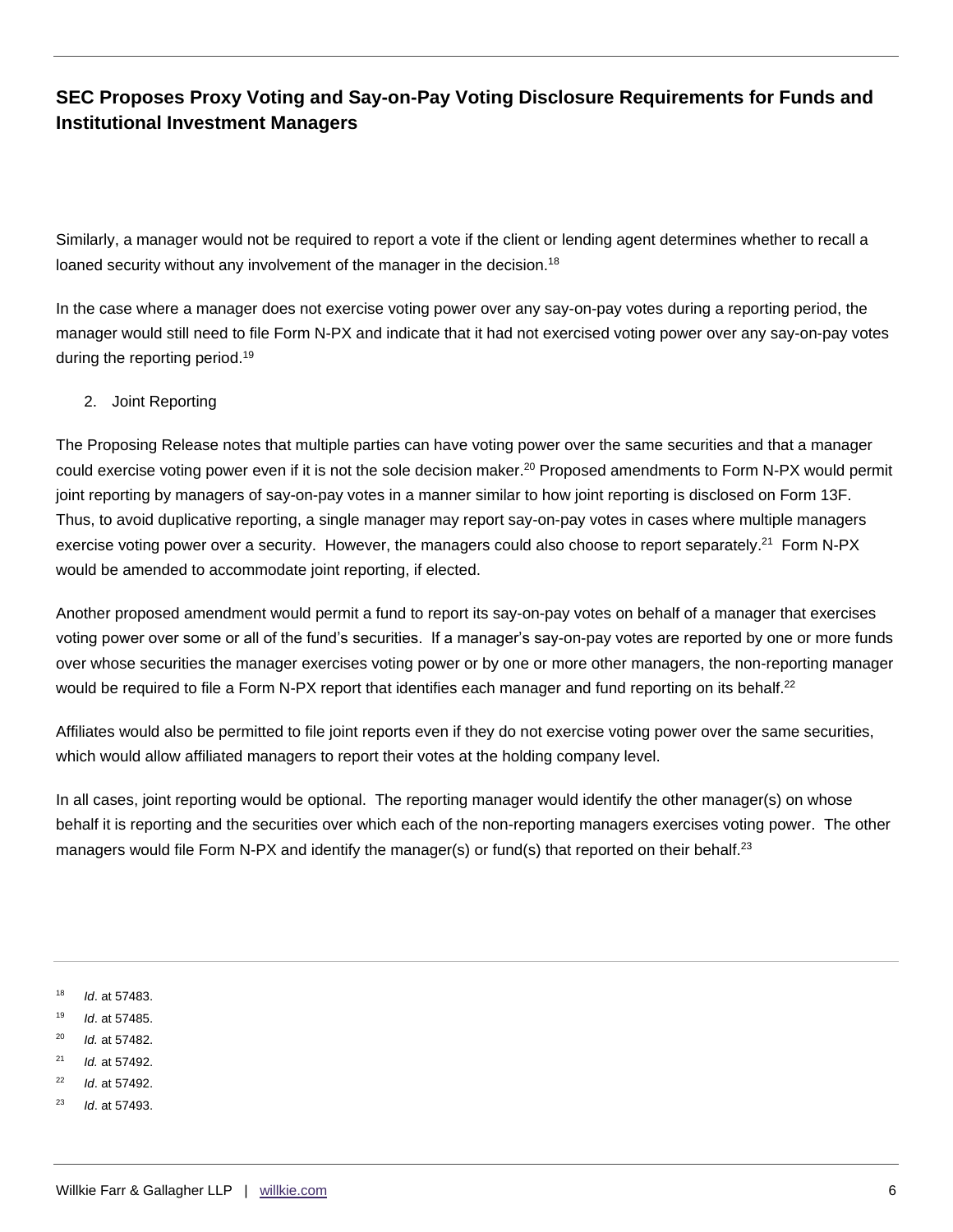#### 3. Confidential Treatment

The information reported on Form N-PX generally is, and will remain, publicly available. Managers that file Form 13F are permitted to request confidential treatment with respect to one or more positions that they are required to report, subject to meeting certain conditions and following certain filing procedures set out in the instructions to Form 13F. Managers will similarly be permitted to request confidential treatment of information reported on Form N-PX. The SEC stated that its intent is to provide a similar opportunity to prevent confidential information that is protected from disclosure on Form 13F from being disclosed on Form N-PX.<sup>24</sup>

The instructions proposed for Form N-PX would provide that persons requesting confidential treatment follow the same procedures prescribed for Form 13F confidential treatment requests. The Proposing Release states that any confidential treatment request would be required to provide enough factual support for the request, including a demonstration that the information is both customarily and actually kept private by the reporting person, and that release of this information could cause harm to the reporting person.<sup>25</sup> The SEC further states that filers should not seek confidential treatment "solely to prevent proxy voting information from being made public."<sup>26</sup>

The SEC also noted that, since Form N-PX currently does not provide for confidential treatment, it would not be available for reports filed by funds.<sup>27</sup>

C. Time of Reporting

The SEC did not propose any changes to the time frame currently used for fund reports on Form N-PX. Currently, funds file annually, no later than August 31 of each year, for the most recent 12-month period ended June 30. This same time frame is proposed for manager reports on Form N-PX.<sup>28</sup>

D. Compliance Dates

The SEC proposed compliance dates that would vary, depending on when the proposed amendments become effective. For example, if the amendments are effective six months before June 30 of a year, the first reports on amended Form N-PX would be required to be filed by the August 31 that follows the rule's effective date. For a fund, the first report on the amended form would disclose votes occurring at least six months after the effective date, while applicable votes occurring

- <sup>25</sup> *Id.*
- <sup>26</sup> *Id*.
- <sup>27</sup> *Id.* at 57499.
- <sup>28</sup> *Id.* at 57497.

<sup>24</sup> *Id.* at 57498.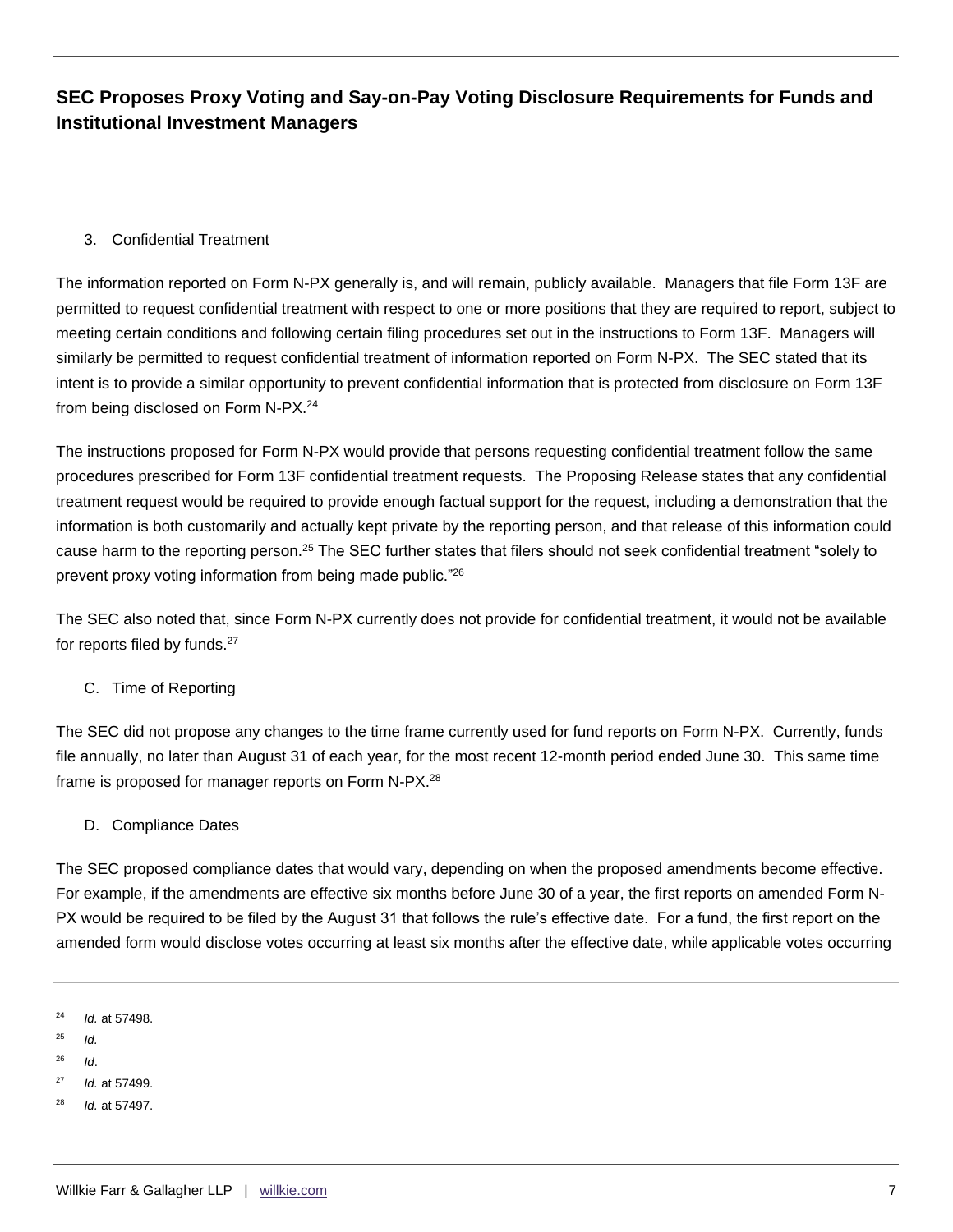before this period could be reported under the current form requirements. A manager's requirement to report votes would begin six months after the effective date, since managers are not currently subject to Form N-PX reporting requirements.<sup>29</sup>

If the amendments are not effective six months before June 30 of a year, funds and managers would be required to file their first reports on the amended Form N-PX by August 31 of the first complete reporting time frame following the effective date of the proposed rule. The first reports using the amended form would be required to disclose votes occurring six months after the effective date of the amendments and thereafter.<sup>30</sup>

A manager would not be required to file a Form N-PX report for the 12-month period ending June 30 of the calendar year in which the manager's initial filing on Form 13F is due. Instead, the manager would be required to file a report on Form N-PX for the period ending June 30 for the calendar year following the manager's initial filing on Form 13F. A manager would not be required to file a report on Form N-PX with respect to any shareholder vote at a meeting that occurs after September 30 of the calendar year in which the manager's final filing on Form 13F is due. Rather, the manager would file its report for the period July 1 through September 30 of the calendar year in which its final filing on Form 13F is due. This report would be due no later than March 1 of the immediately following calendar year.<sup>31</sup>

#### III. Conclusion

The Proposal is significant as it reflects the priorities of this SEC in facilitating participation by money managers in corporate governance decisions (such as say-on-pay) and providing investors enhanced transparency to ensure that their managers are acting in a manner that is consistent with their own investment goals, including social investment goals. The Proposal also reflects a determination by Chairman Gensler, which is consistent with his implementation of Title VII of the Dodd-Frank Act while serving as Chairman of the Commodity Futures Trading Commission, to implement congressional directives, such as those contained in section 14A(d) of the Exchange Act, which were adopted in connection with the Dodd-Frank Act but have yet to be put into place through regulation.

<sup>29</sup> *Id.* at 57500.

<sup>31</sup> *Id.* at 57501.

<sup>30</sup> *Id.* at 57500-57501.